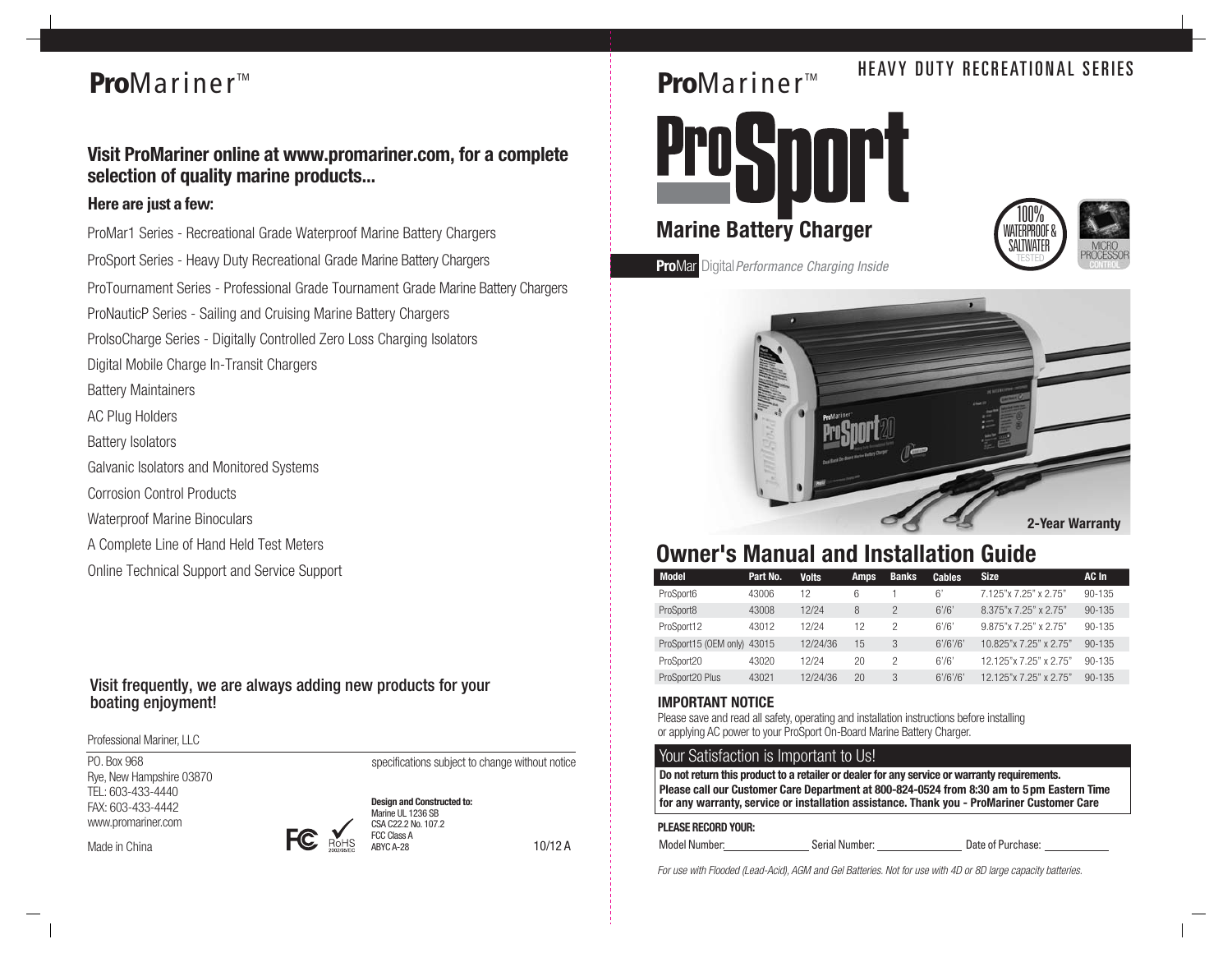1

## **Table of Contents**

| Introduction                               |           |
|--------------------------------------------|-----------|
| CAUTIONS, WARNINGS AND SAFETY INSTRUCTIONS | $2 - 3$   |
| General Overview                           | $4 - 5$   |
| General Operation                          | $6 - 8$   |
| Installation                               | $9 - 11$  |
| Wiring Diagrams                            | $11 - 18$ |
| Charging your Batteries                    | 19        |
| Maintenance                                | 20        |
| Troubleshooting                            | 21        |
| Accessories                                | 22        |
| Warranty Information                       | 23        |

### **Important Charger Operation Note:**

Once your new ProSport is installed and properly connected to batteries you will be ready to plug it in.

Please note the ProSport has a built-in self test feature that will also analyze all battery connections and batteries to determine your boats batteries are capable of being charged correctly. The self test is automatic and will take place everytime the unit is plugged into a 110VAC outlet. The self test may take up to 2 minutes to complete.

During the self test the red charge mode indicator will be flashing. When completed if everything is connected properly and the batteries are OK and above 2.0 volts DC then the charger will register and illuminate the green system check OK indicator followed by a solid (non flashing) red charge mode LED illuminating indicating all batteries are being charged.

If the charger does not go into the charge mode with a solid (non flashing) red charge mode indicator and the system check OK indicator is not illuminated with a solid green LED then a red battery bank fault LED will illuminate identifying the battery(s) that have either a wiring fault present i.e poor connection, a blown DC cable fuse, the DC cable is wired in reverse polarity, battery cable is wired across two batteries in series with a high DC overvoltage of 24V or the battery itself may be under 2.0 volts DC. In any of these cases refer to the troubleshooting section on page 21 of this manual.

### **Introduction**

Thank you from all of us at ProMariner and congratulations on your recent purchase of the ProSport On-Board Marine Battery Charger. Powered and designed by ProMariner, a leader in the marine charger industry for over 30 years. The Generation 3 ProSport has been taken to the next level of performance. Each model fully utilizes state of the art all digital microprocessor controlled charging technology, delivering industry leading features not seen in our previous generation of marine battery chargers. Features include: digital bank trouble indicators, once a month storage reconditioning mode and expanded digital LED display.

### **ProMariner's Generation 3 ProSport Features Include:**

### **ProMar Digital Technology**

Microprocessor and software controlled pulse charging technology delivering a 40% lighter design, cooler charger operation and faster charging.

### **System Check OK and Battery Bank Trouble Status Indicators**

Advanced technology eliminates time consuming troubleshooting by clearly indicating system and battery connections are OK or if a fault is present on a specific battery bank.

### **Digital Multi-Stage Performance Charging**

Fully charge and extend the life of your batteries. Automatically charges, conditions and safely maintains all batteries on board for maximum time on the water.

### **Storage Recondition Mode**

During short or long-term storage, ProSport automatically reconditions all batteries on board once a month for maximum battery life and performance.

### **Distributed On-Demand™ Technology**

ProMariner's Distributed-On-Demand™ Technology automatically senses and distributes 100% of available charging amps to any one bank or combination of all banks. All unused charging amps are Distributed-On-Demand™ to batteries on board requiring additional charging amps.

### **Digital LED Display and Battery Type Selector**

LED indicators for charging, conditioning and maintain modes in addition to AC power and selected battery type (2 charge profiles to choose from with a 3rd profile for AGM HP on the ProSport 20 Dual model only. )

### **Built-in Quality & Safety**

Compact and rugged extruded aluminum design, dual in-line DC safety fuses for trolling motor battery banks. Built-in over-voltage, overload, over-temperature, reverse polarity and ignition protection.

### **Pre-wired for Easy Installation**

**2-Year Warranty**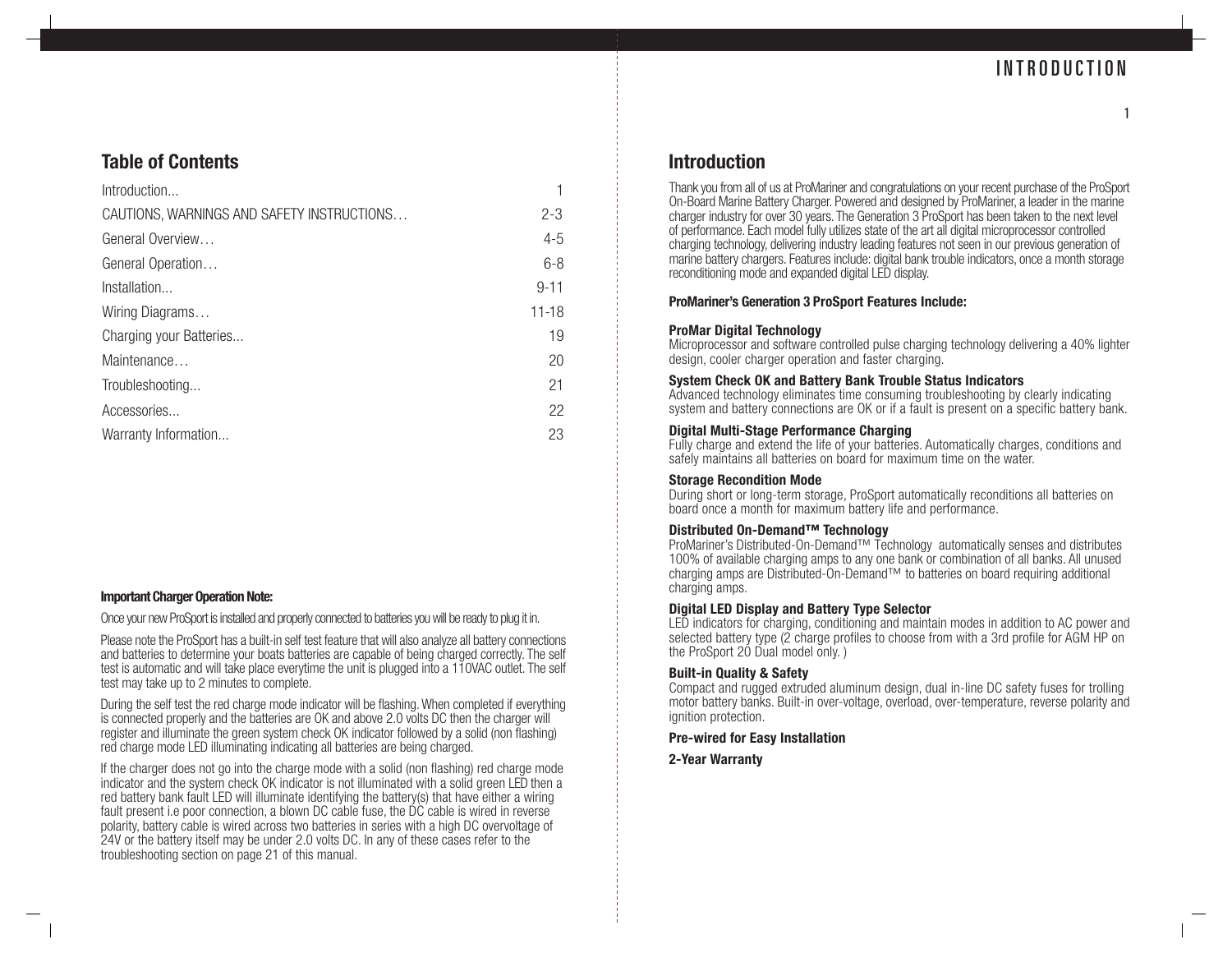3

## **General Safety Instructions**

Before connecting your batteries or applying AC power, read all instructions and cautionary markings on the battery charger, cables, and batteries.

**CAUTION** - To reduce the risk of injury, charge only lead-acid type rechargeable batteries; Flooded (lead-acid), Sealed (lead-acid), Gel (Gelled Electrolyte Lead-acid) and AGM (Absorbed Glass Mat). Other types of batteries may burst, causing personal injury. **The ProSport is factory set for standard Flooded (lead-acid) /AGM (Absorbed Glass Mat) batteries.**

Use of attachments not recommended or sold by Professional Mariner, LLC may result in a risk of fire, electrical shock or personal injury.

EXTERNAL CONNECTIONS TO CHARGER SHALL COMPLY WITH THE UNITED STATES COAST GUARD ELECTRICAL REGULATIONS (33CFR183, SUB PART 1).

Do not operate the charger if it has received a sharp blow, direct hit of force, been dropped or otherwise damaged in any way. Do not install if any protective AC and DC cable insulation, DC fuse holders and/or ring terminals have been damaged or compromised.

Call ProMariner for repair service to avoid risk of fire, short circuits or electrical shock.

Do not disassemble the battery charger. If service or repair is required please contact customer care at 1-800-824-0524. Incorrect reassembly or cable modifications may result in a risk of electrical shock, fire or explosion.

To reduce the risk of electrical shock, remove AC power from the charger prior to any maintenance or cleaning.

### **WARNING: RISK OF EXPLOSIVE GASES**

WORKING IN THE VICINITY OF A LEAD-ACID BATTERY IS DANGEROUS. BATTERIES GENERATE EXPLOSIVE GASES DURING NORMAL BATTERY OPERATION. FOR THIS REASON IT IS OF EXTREME IMPORTANCE THAT EACH TIME BEFORE USING YOUR CHARGER YOU FOLLOW THESE SAFETY INSTRUCTIONS.

### **WARNING AVOID SERIOUS INJURY OR DEATH FROM FIRE, EXPLOSION, OR ELECTRICAL SHOCK**

- Make your AC power connection in an open atmosphere free of explosive fumes.

- Make your AC power connection in a secure manner that will avoid contact with water.

### **Personal Safety Precautions**

a) Someone should be within the range of your voice or close enough to come to your aid when working near a lead-acid battery.

b) Have plenty of soap and water nearby in case battery acid comes in contact with skin, clothes, or eyes.

c) Wear complete eye protection and clothing protection. Avoid touching eyes while working near battery(s).

d) If battery acid contacts skin or clothing, wash immediately with soap and water. If acid enters eye, immediately flood eye with running cold water for at least 10 minutes and get medical attention immediately.

e) NEVER smoke or allow a spark or flame in the vicinity of a battery or engine.

f) Incorrect assembly or modification may result in risk of electrical shock, fire, or explosion.

g) Be extra cautious to reduce risk of dropping a metal tool onto the battery. It might spark or short-circuit a battery or other electrical hardware which may cause an explosion or fire.

## **General Safety Instructions**

h) Remove all personal metal items such as rings, bracelets, necklaces, watches, and jewelry when working near a battery. A battery can produce a short circuit current high enough to weld a ring or any other metal, causing serious burns.

**CAUTION** - To reduce the risk of injury, charge only lead-acid type rechargeable batteries; Flooded (lead-acid), Sealed (lead-acid), Gel (Gelled Electrolyte Lead-acid) and AGM (Absorbed Glass Mat). Other types of batteries may burst, causing personal injury. The ProSport is factory set for standard Flooded (lead-acid) /AGM (Absorbed Glass Mat) batteries.

Use your ProSport On-Board Marine Battery Charger to charge: Flooded (lead -acid)/AGM (Absorbed Glass Mat) Gel (Gelled Electrolyte Lead-acid) Batteries. It is not intended to supply low voltage electrical systems other than in a marine application. Do not use your marine battery charger to charge dry cell batteries that are commonly used with home appliances. These batteries may burst and cause injury to persons and property. Never charge a frozen battery

### **Safety Precautions Prior to Charging Batteries**

If necessary to remove a battery from a boat to charge, **always remove the grounded negative terminal from the battery first.** Make sure all accessories in the boat are off, as to not cause an arc. Be sure the area around the charger and batteries is well ventilated while the batteries are being charged. Gases can be forcefully blown away using a piece of cardboard or other nonmetallic material as a fan.

Clean battery terminals with full eye protection to prevent corrosive material from coming in contact with eyes.

Add distilled water in each cell until electrolyte reaches levels specified by the battery manufacturer. This helps purge excessive gases from cells. Do not overfill. For batteries without caps, carefully follow manufacturer's recharging instructions.

Study all manufacturer's specific precautions, such as removing or not removing cell caps while charging, in addition to battery type for proper rate of charge.

Extension cords should be industrial grade / heavy duty UL approved and grounded. Check extension cord before use for damage, bent prongs, and cuts. Replace if damaged. Always make your extension cord connection on the charger side first. After connecting the extension cord to the charger proceed to plug the extension cord to a nearby 120 VAC GFCI protected (Ground Fault Circuit Interrupt) outlet.

### **Always remove the extension cord from the 120 VAC outlet first when charging is completed followed by unplugging the charger from the extension cord.**

### **IMPORTANT NOTICE: FCC CLASS A PART 15 NOTIFICATION**

Your ProSport On-Board Marine Battery Charger has been designed and tested to comply with FCC Class A part 15. These regulations are to provide adequate protection against harmful interference while operated in a commercial application. If in a residential setting, you are encountering interference with TV and radio reception, simply remove AC power from the ProSport to confirm if your battery charger is causing interference. End user can explore the following to minimize interference:

1) Chose a different AC circuit to power your On-Board Marine Battery Charger.

- 2) Make sure your outlet is properly grounded.
- 3) Re-position receiving antenna.



5) Relocate charger so that it is at the furthest point from home receiving equipment,TV, radio, etc.

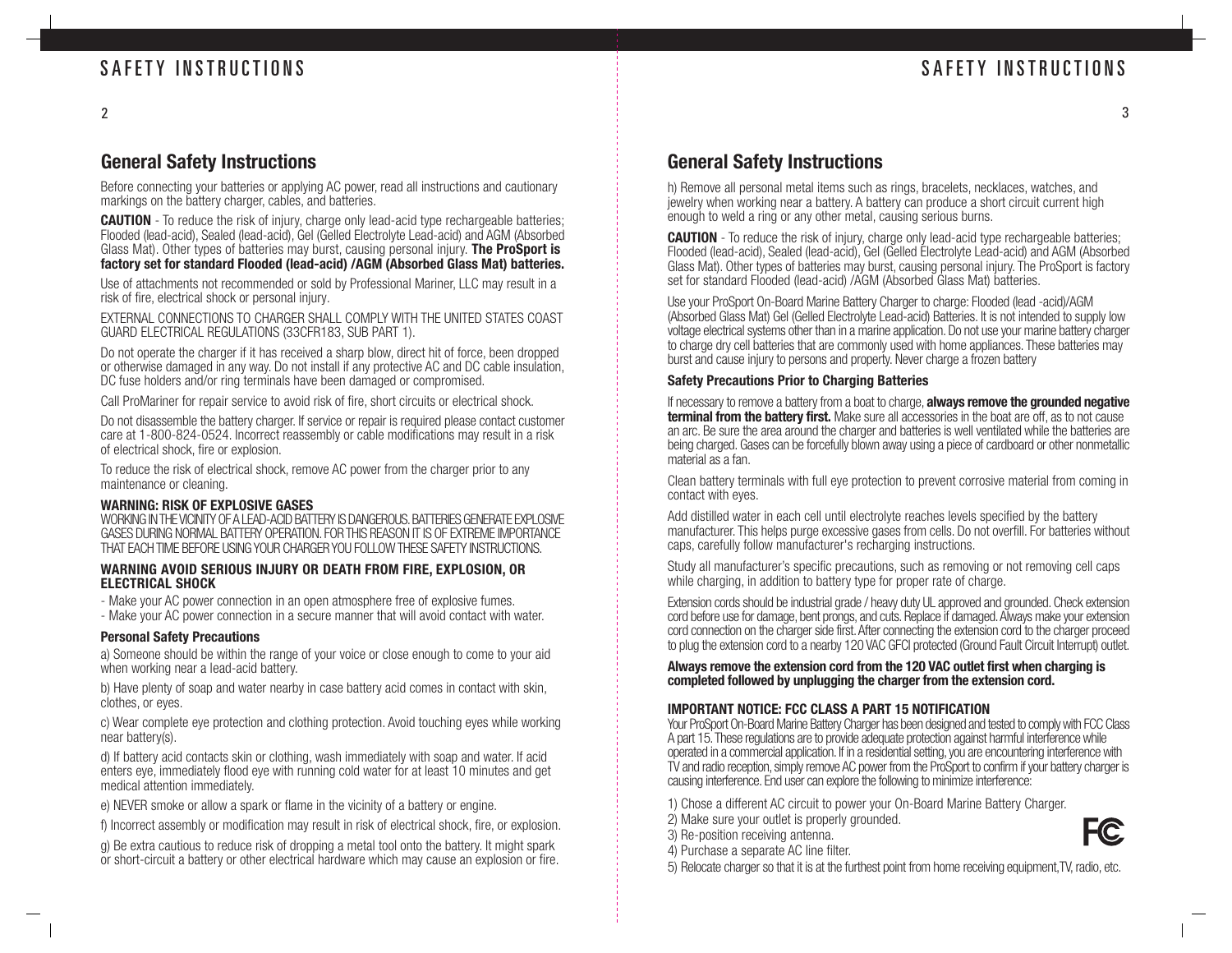## GENERAL OVERVIEW

5

## **General Overview**

4

The ProSport Charger is an advanced electronic and fully automatic multi-stage on-board marine battery charger. ProSport is pre-wired for easy installation and is 100% waterproof for fresh and salt water applications. ProSport's multi-stage charging process delivers five modes of operation that include: start up diagnostics, charging, conditioning, auto maintain and storage reconditioning of each battery. This process is proven to extend the life of your batteries and will fully charge your batteries each time you connect to AC power. ProSport delivers increased power and performance while providing improved durability and heat transfer.

The ProSport Distributed-On-Demand™ Charging Technology will automatically sense and distribute 100% of the available charging output of 8,12, 15 or 20 amps (model specific) to any one battery or combination of all batteries. Each battery charger output is fully isolated. ProSport's easy to view LED indicators will provide at a glance status of: AC power, battery type, charging, and ready status. The LED status center also includes an indication of a fault or failure detected at each battery that is connected to the charger and can be seen on the top of the unit when installed.

Note: ProSport On-Board Marine Battery Chargers are designed for any combination of group 24,27,30 and 31 batteries. Each battery charger DC output cable must be connected to one (1) 12 Volt DC battery (even if batteries are configured for 24 Volt DC or 36Volt DC trolling motor or system applications).

*Important: The pair of red and black wires in 1 cable jacket MUST GO TO THE SAME 12VDC battery.*

**Each charger cable** must be connected to 1 battery. just as shown. Observe black to  $(-)$  and red to  $(+)$ . Do this for each battery.



When connecting to an engine start battery only connect the battery bank cable that is LABELED: "FOR ENGINE BATTERY, USE THIS BANK CABLE ONLY".

### Application Tip

If your application is for 4D or 8D large capacity batteries, please refer to ProMariner's website www.promariner.com and view our ProNauticP Hardwired Charger Assortment for a model that is correct for this group size of batteries.

Most specifically you do not have to remove series or parallel jumper cables to use your ProSport charger. See typical wiring diagrams for these systems in the installation section of this manual.

Note: The ProSport **must be connected to batteries to operate**. It will not operate as a 12 volt power supply.

## **How Distributed-On-Demand ™ Charging Technology Works**

ProSport's Distributed-On-Demand ™ Charging Technology ensures 100% of the available charging amps are fully utilized to meet the demand of each battery on-board. For example, if your engine start battery only needs 2 amps from your ProSport 12 (6/6 two bank charger) the unused 4 amps will be automatically Distributed-On-Demand ™ to your house or trolling motor battery, providing a total of 10 amps for faster charging versus only 5 amps that the conventional 5/5 battery charger would provide. The competitive 5/5 charger has a 5 amp limit per bank.



### **General Operation**

Install your ProSport On-Board Marine Battery Charger to the guidelines in this manual.

Make sure your charger and batteries are properly vented. Connect your extension cord with no AC power present to the ProSport and proceed to plug your extension cord in at a nearby 120 VAC GFCI protected (Ground Fault Circuit Interrupt) outlet.

With your ProSport plugged in properly, it will automatically/ fully charge your batteries while it conditions and extends the life of your batteries. Always leave your charger plugged in to reduce sulfate build-up allowing your batteries to be fully charged and maintained for your next fishing trip.

The ProSport design incorporates a new storage recondition mode that stimulates and reconditions your onboard batteries for 3 hours once a month and when completed will resume its normal auto maintain mode. During the storage recondition mode the ready/maintain LED will remain green and the storage recondition mode LED will fade-in fade-out pulse, indicating your batteries are being reconditioned and are fully charged during this process.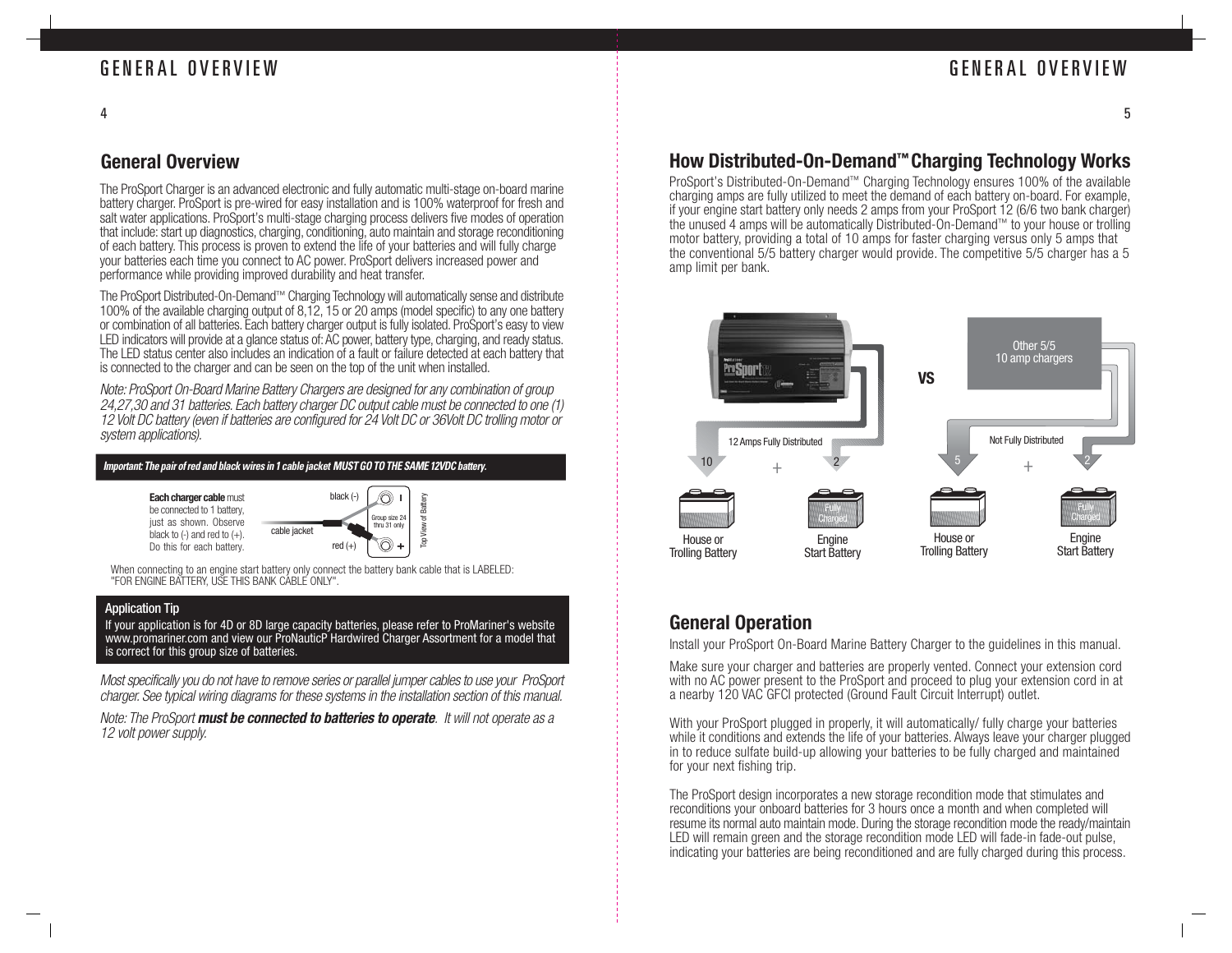7

## **ProSport LED Status Center - Operation and Display**



ProSport includes 7 LEDs for operation status and up to 3 battery bank trouble LEDs depending on the model.

### 1. **The blue AC power LED**

Illuminates when AC power is applied

### 2. **The battery type LED**

Will illuminate red for standard Flooded (lead-acid)/AGM and green for GEL.

Note: The ProSport 20 Dual bank model includes an amber battery type LED for AGM HP (High Performance) battery type. Please read the battery manufacturer literature carefully and select the correct charge profile. Failure to do so may cause early battery failure.

### 3. **The system check OK LED**

After applying AC power the ProSport will self test and analyze all battery connections and batteries. If all checks are OK the green LED will illuminate. This can take up to 2 minutes.

### 4. **The charge mode LEDs**

| Red LED will flash during the self test and battery test mode<br>(approximately 1-2 minutes) and will be solid red during charging. |
|-------------------------------------------------------------------------------------------------------------------------------------|
| Amber LED illuminates during conditioning mode.                                                                                     |
| Green LED illuminates when batteries are fully charged and being<br>automatically maintained until you are ready to use your boat.  |
| Green LED fades in and out when performing a once a month storage<br>recondition mode.                                              |
|                                                                                                                                     |

### 5. **Battery bank trouble status LEDs**

Red LEDs will illuminate indicating a wiring problem or fault at one of the batteries connected to the ProSport charger. See page 21 for further details.

## **Operation after Applying AC Power to a ProSport Charger Connected to Discharged Batteries**

(The following example is for the factory setting of Flooded (lead-acid) batteries) When power is applied the ProSport performs a self test of the battery charger electronics and the batteries connected to the battery charger.

During the startup test the battery type LED will be illuminated and the red charge mode LED will flash indicating that the unit is in a self test mode. When complete and if there are no faults, the charger's system check OK indicator will illuminate green and the ProSport's solid red charging LED will be ON indicating the charge process is initiated.

Note: If there is a fault the appropriate bank LED will illuminate and the charge process may not start, depending on the location of the fault. See page 21 for further troubleshooting details.

### **If There are no Battery Faults, the Green System Check OK LED will Illuminate and the Following Sequences will Proceed:**

The red battery type LED (factory set for standard Flooded (lead-acid)/AGM batteries) will illuminate.

The red charge mode LED will illuminate indicating the charger has started its multi-stage charging process.

When the charge process is approximately 80% complete the red charge mode indicator will turn off and the amber conditioning LED will turn on indicating the conditioning mode.

When the multi-stage charge process is completed you will observe the following:

Battery type red LED goes OFF.

The red charging LED and the amber conditioning LED will be off and the green ready/maintain LED will illuminate indicating your batteries are fully charged.

The only LEDs on after the multi-stage charge process is completed are the green system OK LED, blue AC power LED and the green ready/maintain LED.

## **Multi-Stage Charging Overview**

**ProSport Charging:** During this mode the "Charging" indicator will be red. ProSport will use all of its available charging amps (as controlled by temperature) until the battery voltage is raised to 14.6VDC (Flooded lead-acid factory setting).

**ProSport Conditioning:** During this mode the "Conditioning" status indicator will be amber. Batteries will hold at 14.6 VDC (factory set for Flooded lead-acid batteries) to complete charging while conditioning each battery connected. Upon completion the ProSport will go into its maintain mode.

**ProSport Ready / Maintain:** During this mode the "Ready/Maintain" status indicator will be green and remain on with the blue "power" LED indicating that your batteries are fully charged while being maintained at a precision 13.4 volts (factory set for Flooded lead-acid batteries) and are ready to go when you are.

**ProSport Storage Recondition Mode:** During this mode the ProSport "Recondition Mode" green indicator will illuminate with a slow fade in and out pulse indicating that while your batteries/boat are in storage the ProSport will automatically recondition all batteries for up to 3 hours once a month extending battery life and maximizing on the water battery power performance.



<sup>(</sup>Factory installed black programming cap charge profile illustration).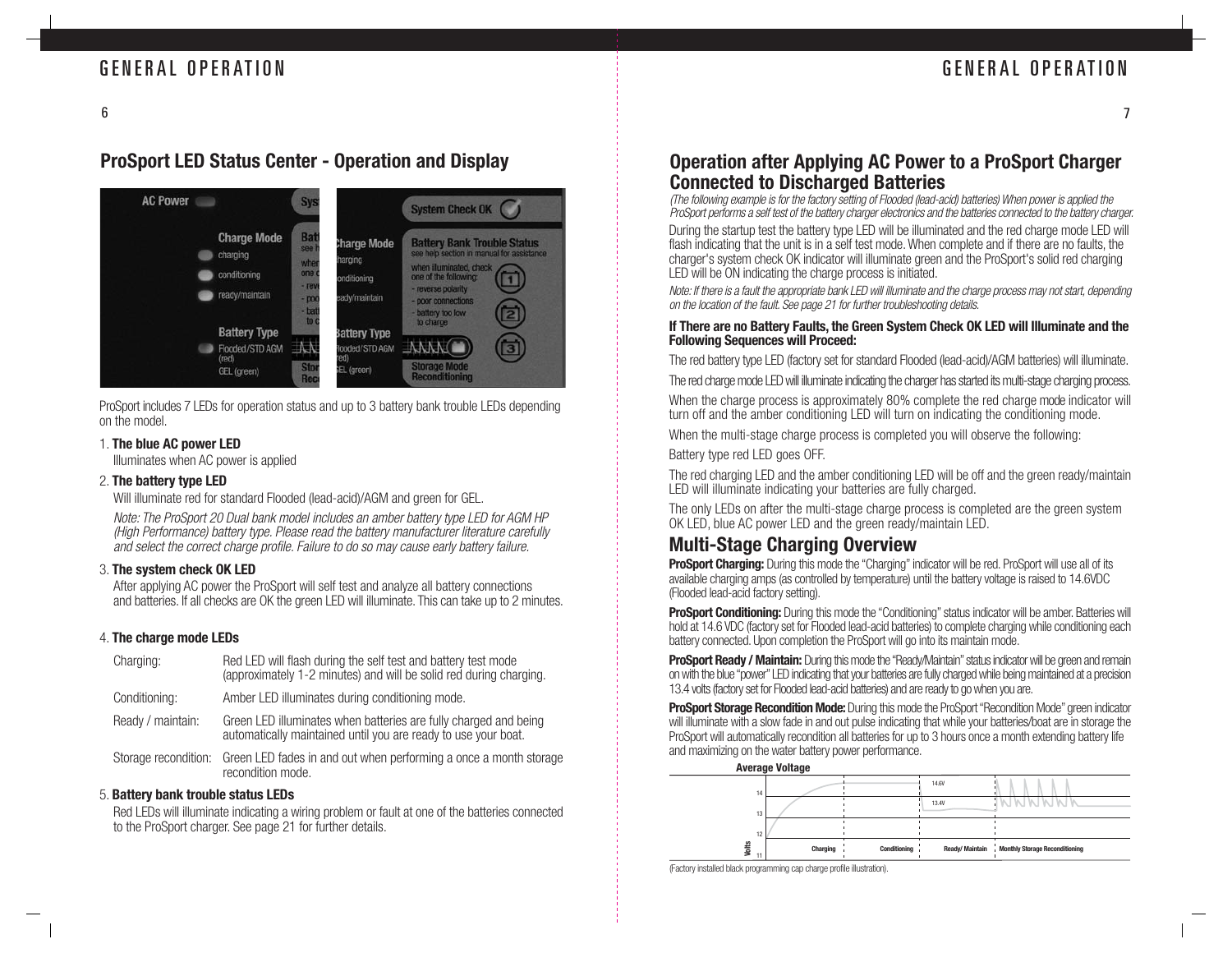## **Selecting a Charging Profile & Understanding Battery Types**

Your battery charger is equipped with a user programmable battery type selector that is factory set for standard Flooded (lead-acid) / AGM (Absorbed Glass Mat) batteries.

To set your charger for Gel batteries simply remove the black programming cap and replace it with the Gel programming gray cap. If you own a ProSport 20 Dual Bank Charger you also have the option to use the High Performance AGM profile recommended for OPTIMA BlueTop Deep Cycle and Odyssey AGM marine batteries by installing the blue AGM HP programming cap. Any time you reprogram or change the cap, apply marine silicone to the threads of the cap being installed.

NOTE: AGM (Absorbed Glass Mat) batteries are not Gel (Gelled Electrolyte Lead-acid) batteries and require a completely different charge profile that must be selected versus the out of the box factory setting. AGM batteries can accept the same charging profile as Flooded (lead-acid) batteries.

## **Understanding Battery Types & Charger Settings**

There are three primary types of batteries in the marketplace today; standard Flooded (leadacid), AGM (Absorbed Glass Mat), high performance AGM and Gel cell (Gelled Electrolyte Leadacid). Traditionally, the most common type of batteries used are Flooded (lead-acid) batteries. Almost all Gel cell batteries will state that they are Gel cell on the battery case or labels. Shown below are typical battery voltages at absorption and float levels.

| LED color | <b>Battery Type</b>                                                                                   | <b>Charging Profile</b>             | Cap          |
|-----------|-------------------------------------------------------------------------------------------------------|-------------------------------------|--------------|
| Red       | Standard Flooded (lead-acid) -<br>with or without fill caps<br>AGM (Absorbed Glass Mat) - Sealed      | 14.6 VDC Absorption, 13.4 VDC Float | <b>Black</b> |
| Green     | Gel Cell - Sealed Gray Cap                                                                            | 14.1 VDC Absorption, 13.8 VDC Float | Gray         |
| Amber*    | <b>AGM High Performance</b><br>(Absorbed Glass Mat) - Sealed<br>(OPTIMA, Odyssey, West Marine Brands) | 14.7 VDC Absorption 13.6 VDC Float  | Blue*        |

NOTE: AGM (Absorbed Glass Mat) batteries are not Gel (Gelled Electrolyte Lead-acid) batteries and require a completely different charge profile that must be selected versus the out of the box factory setting. AGM batteries can accept the same charging profile as Flooded (Lead-acid) batteries.

\* Only available on ProSport 20 Two Bank model only.

Note: If you are still unsure what kind of battery(s) you have, we recommend that you contact the manufacturer of the battery(s).

## **Installation**

All ProSport Battery Chargers are designed to be permanently mounted on-board, and should be mounted with extruded fins placed horizontally.

Always mount your ProSport in a compartment area that can be properly ventilated during use.

Do NOT mix battery types on-board. All batteries should be of the same age and in good operating condition.

Do NOT make any electrical connections to the ProSport or batteries until the following steps are completed:

### **10 Easy to follow installation steps:**

1. Select a mounting location that allows for free air ventilation with a minimum of 8 inches of clear unobstructed space around and in front of the ProSport On-Board Marine Battery Charger. Open all battery and engine compartments and ventilate for at least 15 minutes before starting the installation of the ProSport charger. Confirm all battery cables can reach each of the batteries.

### Do not install charger on carpeted, upholstered, vinyl, or varnished areas. Be sure to place the ProSport in an accessible area where all indicators are viewable. Install this unit on a hard surface.

Note: For installations requiring an extension of the DC battery charger cables, please call or visit your retailer or dealer to purchase ProMariner's 5 foot or 15 foot battery charger DC cable extenders. Our innovative cable extenders are properly fused and do not require any cutting or stripping of wires. If you have any problems locating this accessory call ProMariner at 1-800-824-0524.

2. Using the ProSport charger as a template or the enclosed paper template, mark the position of each mounting hole. Insure the mounting screws will not puncture or protrude into a live well, a fuel or oil tank or the bottom of the boat.

3. Using a 1/8" drill bit, drill pilot holes in the (4) marked locations as described in step 3. Apply a silicon sealer in each of the mounting locations to waterproof the screw holes.

4. Position the ProSport over the mounting holes and secure with a power screwdriver by installing 4 stainless steel # 10 screws. (mounting screws not included).



1/8" pilot hole with silicon sealer

### **IMPORTANT NOTICE**

Confirm the surface you will be mounting the charger to is adequate in strength and thickness to hold the ProSport in place with the mounting screws you have selected.

Maintain an obstruction free area of 8 inches around the ProSport On-Board Marine Battery Charger

For aluminum boat installation we recommend installing your ProSport Charger on a wood or fiberglass panel and not directly on the aluminum hull.

9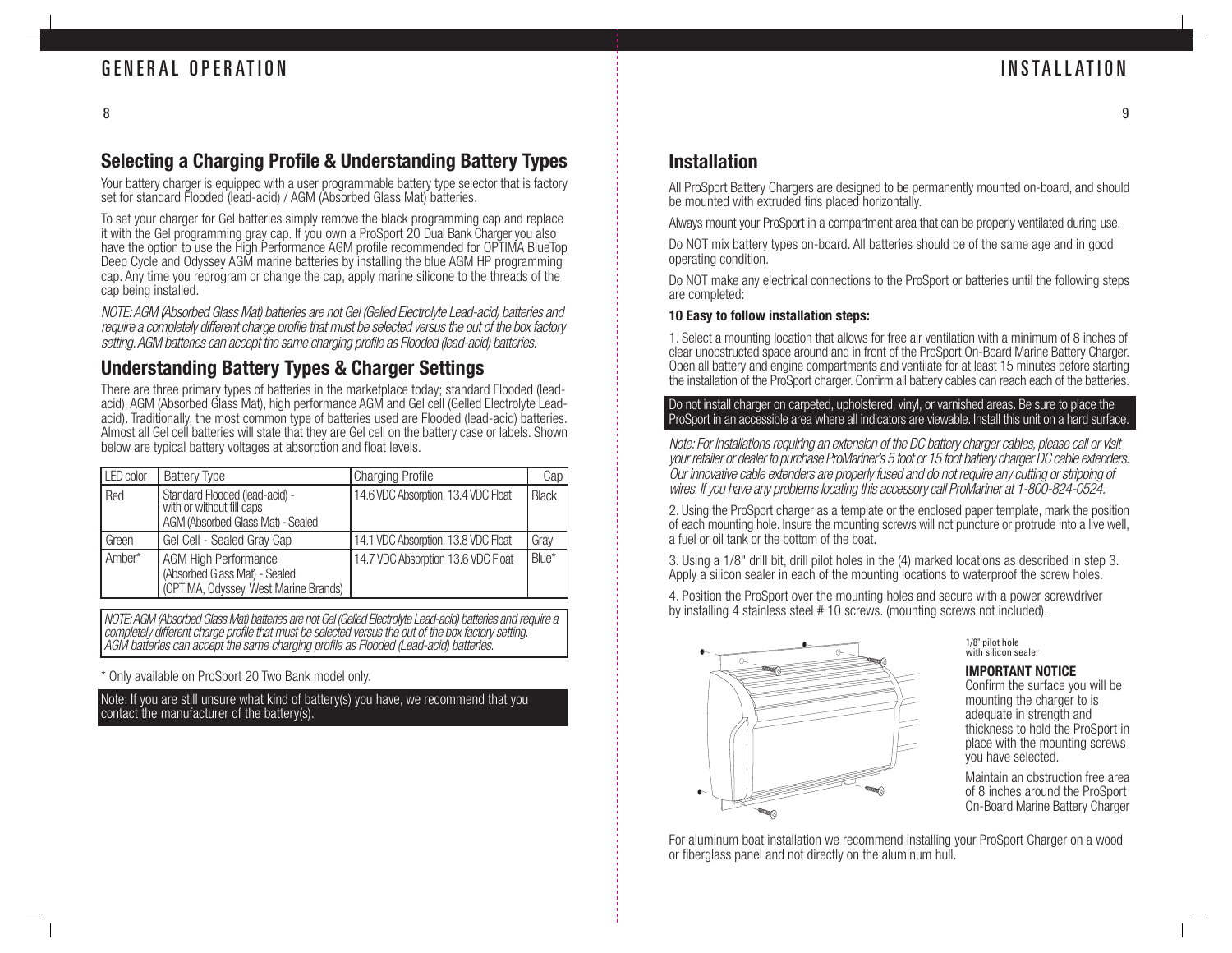## WIRING DIAGRAMS

11

## INSTALLATION

10

## **Installation**

5. Prepare each battery in advance by cleaning each terminal post with a wire brush until a shiny surface is obtained.

6. Run cables free from sharp objects and hold each in place with cable ties. Coil excess cable, do not cut or shorten the length of the cables, as in-line fuses are located 4 inches from the end of each red (positive) cable. In addition, there are fuses in all but one of the black (negative) leads. These fuses protect the charger and output cables in the event of a wiring short. We recommend the use of wire ties or cable clamps to provide strain relief for the cables and to reduce the risk of damage to the cables or connections.

7. Connect the DC output cables as illustrated on pages 11-18. Make sure the (black) wires are connected as illustrated to the negative side of the battery and the (red) wires are connected to the positive side of the battery.

Important Note: Your ProSport charger will not operate properly if it is not connected properly to each battery. Reminder, The ProSport and each DC jacketed bank cable must be properly connected to "individual 12V batteries". Number of DC jacketed bank cables equals the number of batteries that must be individually connected. Example: a 3 bank ProSport 20 Three Bank charger must be connected to 3 individual 12V batteries, as illustrated on pages 11-18. Simply choose the illustration that has the same number of charger output bank cables as your ProSport Battery Charger in hand and wire exactly as shown (choose the illustration that matches your application) for proper charger operation.

8. Make sure all DC connections are correct, tight, and free from corrosion.

9. Locate the AC power cord in an open-air area of your boat at least 21 inches from the charger, batteries, and fuel fill lines.

10. Connect a heavy duty UL approved extension cord to the ProSport charger first. After connecting the extension cord to the charger, proceed to plug the extension cord to a nearby 120 VAC GFCI protected (Ground Fault Circuit Interrupt) outlet. Always remove the extension cord from the 120VAC outlet first when charging is completed, followed by unplugging the charger. You are now connected and charging your batteries. View the LED indicators.

## **4 Steps to Wire your ProSport Charger Correctly**

STEP 1: Simply choose the illustration that has the same number of charger output bank cables as your ProSport Battery Charger in hand and wire exactly as shown (choose the illustration that matches your application) for proper charger operation.

STEP 2: Do not remove your batteries series or parallel jumper cables that interconnect batteries to each other. ProSport Chargers are designed with isolated outputs and series or parallel jumper cables do not have to be removed.

STEP 3: Your ProSport charger will not operate properly if it is not connected properly to each battery. Reminder, the ProSport and each DC jacketed bank cable must be properly connected to "individual 12V batteries". Number of DC jacketed bank cables equals the number of batteries that must be individually connected. Example: a three bank ProSport 20 3 Bank must be connected to 3 individual 12V batteries. As Illustrated on Pages 11-18. Select your battery / trolling motor configuration for the specific wiring illustration need for your charger.

## **Installation**

STEP 4: Incorrect wiring will result in reverse polarity or high reverse voltage, in the event this happens, the ProSport Charger has been designed to not fail as a result, however it will cause the charger to "internally disconnect" and provide "no output" until the (reverse polarity caused by putting the "red" + lead on a - negative battery terminal) and or the (high reverse DC voltage caused by taking one bank cable and spreading it across two batteries) is corrected, using the wiring diagrams as shown on pages 11-18. In the event of a reverse polarity connection or an improper battery connection or if an output is not connected to a battery the appropriate red battery bank trouble LED will illuminate identifying the battery and wiring connections where a fault is present. See page 21 for further details.

### **Installation**

When connecting each jacketed battery charger cable, make sure it is connected to only **one 12 VDC battery** and observe the polarity and color of all connections:

- Red Wire  $= +$  (Positive) Battery connection
- Black Wire  $= -$  (Negative) Battery connection
- The black wire can never be connected to a terminal with red wires. Only black.

*Important: The pair of red and black wires in 1 cable jacket MUST GO TO THE SAME 12VDC battery.*

**Each charger cable** must be connected to 1 battery, just as shown. Observe black to  $(-)$  and red to  $(+)$ . Do this



When connecting to an engine start battery only connect the battery bank cable that is LABELED: "FOR ENGINE BATTERY USE THIS BANK CABLE ONLY".

### **Application Tip**

If your application is for 4D or 8D large capacity batteries, please refer to ProMariner's website www.promariner.com and view our ProNauticP Hardwired Charger Assortment for a model that is correct for this group size of batteries.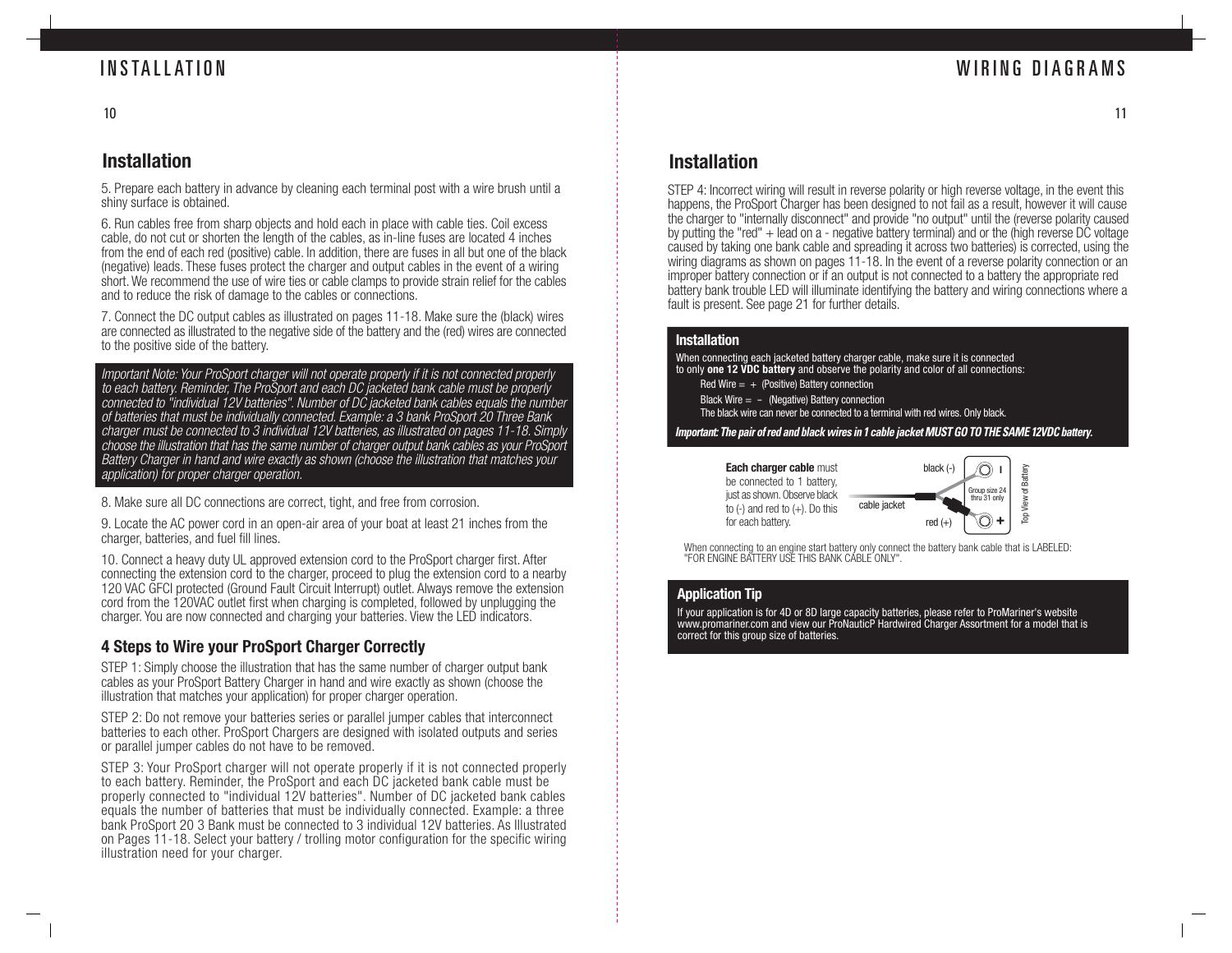## WIRING DIAGRAMS WIRING DIAGRAMS

12

## **Typical Wiring**

### Fig. 1 ProSport 15 (OEM only) and 20 Three Bank Charger for 3 12V Batteries

Dedicated 12 VDC Trolling/House Bank and 2 Engine Crank Batteries Typical Configuration



### **Installation**

When connecting each jacketed battery charger cable, make sure it is connected to only **one 12 VDC battery** and observe the polarity and color of all connections:

- Red Wire  $= +$  (Positive) Battery connection
- Black Wire  $=$  (Negative) Battery connection

The black wire can never be connected to a terminal with red wires. Only black.

**Important: The pair of red and black wires in 1 cable jacket MUST GO TO THE SAME 12VDC battery.**

Note 1: One bank cable connects to no more than one battery

Note 2: ProSport is designed to be used with group 24, 27, 30 and 31 batteries

## **Typical Wiring**

### Fig. 2 ProSport 15 (OEM only) and 20 Three Bank Charger for 3 12V Batteries

24 VDC Trolling Motor Battery Configuration with (2) 12 VDC Batteries Connected with a Series Jumper Plus Dedicated 12 VDC Engine Start Battery



### **Installation**

**Important: The pair of red and black wires in 1 cable jacket MUST GO TO THE SAME 12VDC battery.** When connecting each jacketed battery charger cable, make sure it is connected to only **one 12 VDC battery** and observe the polarity and color of all connections: Red Wire  $= +$  (Positive) Battery connection Black Wire  $= -$  (Negative) Battery connection The black wire can never be connected to a terminal with red wires. Only black.

Note 1: One bank cable connects to no more than one battery

Note 2: ProSport is designed to be used with group 24, 27, 30 and 31 batteries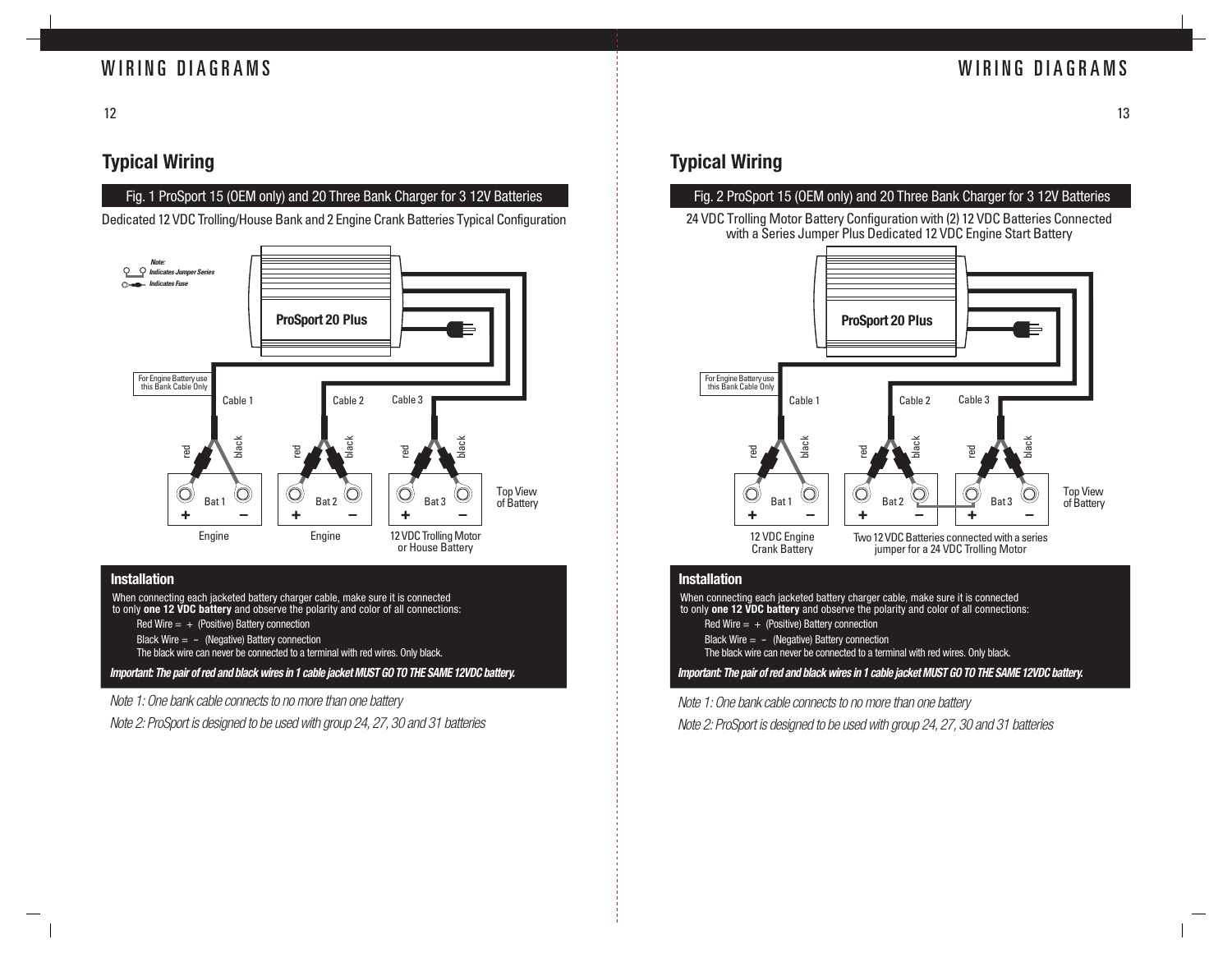## WIRING DIAGRAMS

## WIRING DIAGRAMS

14

## **Typical Wiring**

### Fig. 3 ProSport 15 (OEM only) and 20 Three Bank Charger for 3 12V Batteries

Dedicated 36 VDC Trolling Motor Battery Configuration with (3) 12 VDC Batteries Connected with (2) Series Jumpers



Three 12 VDC Batteries connected with a (2) series jumper for a 36 VDC Trolling Motor

### **Installation**

When connecting each jacketed battery charger cable, make sure it is connected to only **one 12 VDC battery** and observe the polarity and color of all connections:

- Red Wire  $= +$  (Positive) Battery connection
- Black Wire  $=$  (Negative) Battery connection

The black wire can never be connected to a terminal with red wires. Only black.

**Important: The pair of red and black wires in 1 cable jacket MUST GO TO THE SAME 12VDC battery.**

Note 1: One bank cable connects to no more than one battery

Note 2: ProSport is designed to be used with group 24, 27, 30 and 31 batteries

## **Typical Wiring**

### Fig. 4 ProSport 20, 12 and 8 Dual Output Charger for 2 12V Batteries

12 VDC Engine Start and a 12 Volt Trolling Motor or House Battery Configuration with (2) 12 VDC Batteries



### **Installation**

When connecting each jacketed battery charger cable, make sure it is connected to only **one 12 VDC battery** and observe the polarity and color of all connections: Red Wire  $= +$  (Positive) Battery connection Black Wire  $=$  - (Negative) Battery connection

The black wire can never be connected to a terminal with red wires. Only black.

**Important: The pair of red and black wires in 1 cable jacket MUST GO TO THE SAME 12VDC battery.**

Note 1: One bank cable connects to no more than one battery

Note 2: ProSport is designed to be used with group 24, 27, 30 and 31 batteries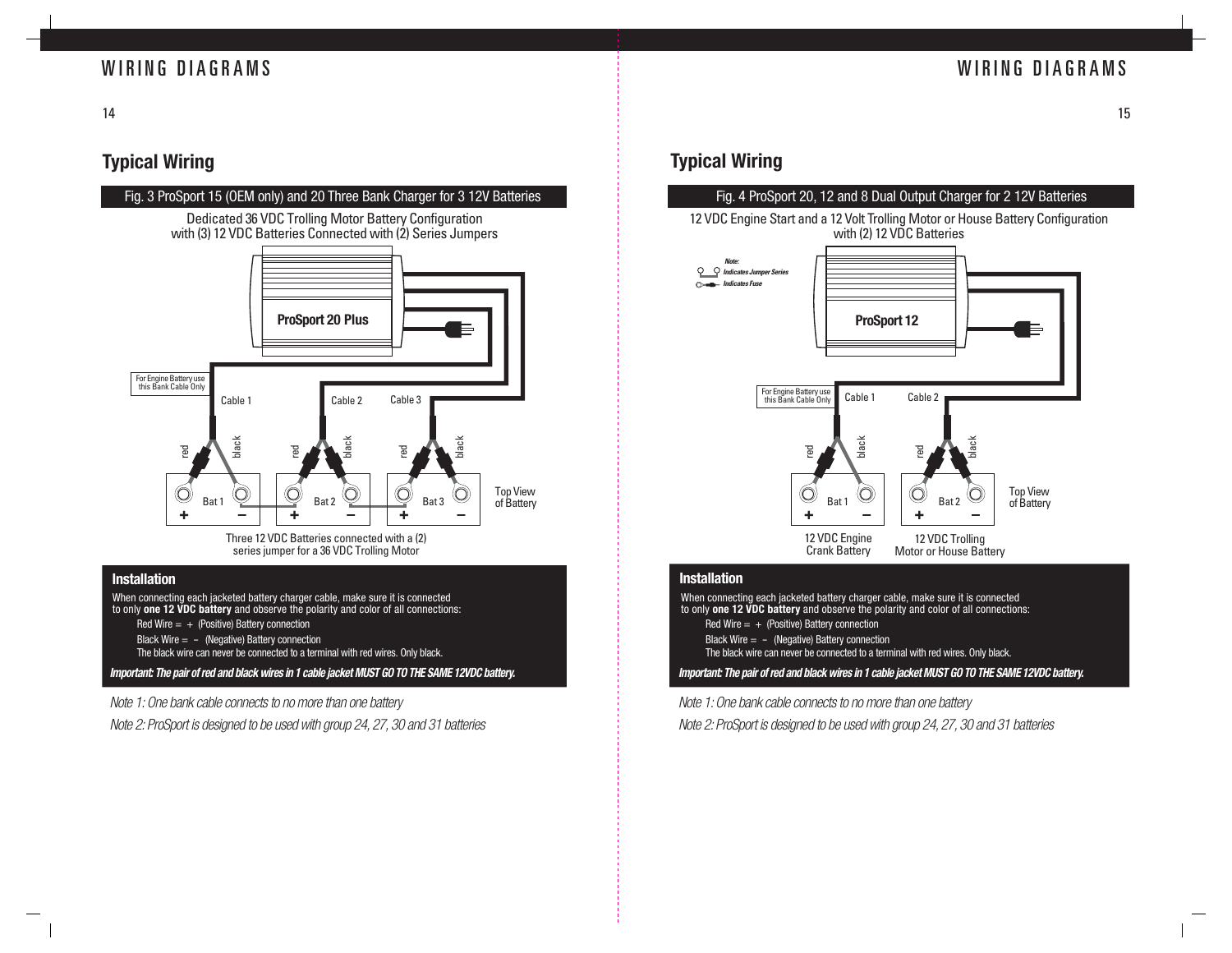## WIRING DIAGRAMS

## WIRING DIAGRAMS

16

## **Typical Wiring**

### Fig. 5 ProSport 20, 12 and 8 Two Bank Charger for 2 12V Batteries

Dedicated 24 VDC Trolling Motor Battery Configuration with (2) 12 VDC Batteries Connected with a Series Jumper



Two 12 VDC Batteries connected with a series jumper for a 24 VDC Trolling Motor

### **Installation**

When connecting each jacketed battery charger cable, make sure it is connected to only **one 12 VDC battery** and observe the polarity and color of all connections:

- Red Wire  $= +$  (Positive) Battery connection
- Black Wire  $=$  (Negative) Battery connection

The black wire can never be connected to a terminal with red wires. Only black.

**Important: The pair of red and black wires in 1 cable jacket MUST GO TO THE SAME 12VDC battery.**

Note 1: One bank cable connects to no more than one battery

Note 2: ProSport is designed to be used with group 24, 27, 30 and 31 batteries

## **Typical Wiring**

### Fig. 6 ProSport 20, 12 and 8 Two Bank Charger for 2 12V Batteries in Parallel





### **Installation**

**Important: The pair of red and black wires in 1 cable jacket MUST GO TO THE SAME 12VDC battery.** When connecting each jacketed battery charger cable, make sure it is connected to only **one 12 VDC battery** and observe the polarity and color of all connections: Red Wire  $= +$  (Positive) Battery connection Black Wire  $=$  - (Negative) Battery connection The black wire can never be connected to a terminal with red wires. Only black.

Note 1: One bank cable connects to no more than one battery

Note 2: ProSport is designed to be used with group 24, 27, 30 and 31 batteries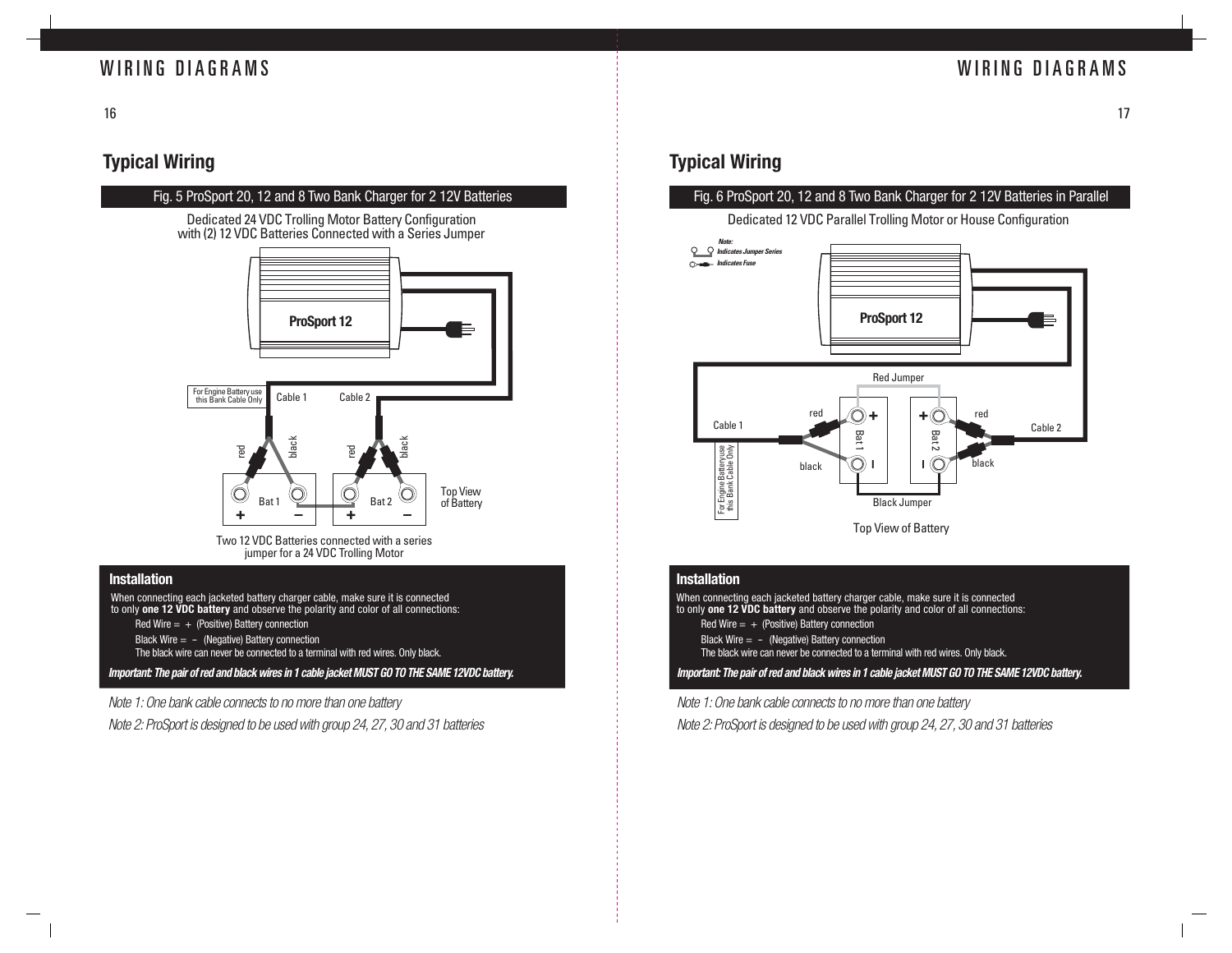## CHARGING YOUR BATTERIES

## **Typical Wiring**

18

### Fig. 7 ProSport 6 One Bank Charger for 1 12V Battery

Dedicated 12 VDC Trolling Motor, House or Engine Battery Configuration



### **Installation**

When connecting each jacketed battery charger cable, make sure it is connected to only **one 12 VDC battery** and observe the polarity and color of all connections:

Red Wire  $= +$  (Positive) Battery connection

Black Wire  $= -$  (Negative) Battery connection

The black wire can never be connected to a terminal with red wires. Only black.

*Important: The pair of red and black wires in 1 cable jacket MUST GO TO THE SAME 12VDC battery.*

Note 1: One bank cable connects to no more than one battery

Note 2: ProSport is designed to be used with group 24, 27, 30 and 31 batteries

## **Charging your Batteries**

The ProSport Charger is designed to charge, condition, maintain and recondition your batteries. Please follow these steps each time you use your ProSport charger:

1. Open all battery compartments and ventilate for at least 15 minutes before applying AC power to your charger. While charging your batteries make sure to keep your battery compartment open allowing for free air ventilation.

2. Make sure all DC battery connections are tight and clean. Follow battery manufacturer's recommendations for battery cell caps. (loosen caps if applicable).

Once your new ProSport is installed and properly connected to batteries you will be ready to plug it in.

3. Connect a heavy duty UL approved extension cord to the ProSport charger first. After connecting the extension cord to the charger, proceed to plug the extension cord to a nearby 120 VAC GFCI protected (Ground Fault Circuit Interrupt) outlet.

4. Assuming your batteries are discharged, and your ProSport is factory set (black programming cap installed) for standard Flooded (lead-acid) batteries, you should observe ProSport's self test mode (flashing red charge mode LED), blue AC power LED turn on, followed by the red battery type LED turning on (red is the factory setting of standard Flooded (lead-acid)/AGM type batteries) and once the green system check OK LED turns on you will notice a solid red charge mode indicator identifying the charging process has started.

Note: The ProSport has built in self testing to insure all batteries are connected correctly. The self test is automatic and will take place everytime the unit is plugged into a 110 VAC outlet. The self test may take 2 minutes to complete. During the self test the LED will flash indicating it is in self test mode. If everything is connected properly and the batteries are OK the charger's system check OK indicator will illuminate green and the ProSport will then go into its charge mode indicated by a solid red LED.

If the charger does not go into the charge mode and a red "fault" LED is illuminated then make sure your batteries have a voltage greater than 2 volts DC present and refer to the trouble shooting section on page 21.

5. The multi-stage charging process is complete when only the green LED for the ready/maintain mode is illuminated and the blue AC power LED remain on indicating that your batteries are fully charged and are being maintained with a precision 13.4 volts DC finishing voltage (Factory set charge profile for standard Flooded (lead-acid / AGM batteries).

6. When you are ready to use your boat, unplug your extension cord at the GFCI outlet first, followed by unplugging the charger.

### **Optional Battery Bank Status Monitor**

See your local dealer or retailer for the ProMariner Remote Battery Bank Status Monitor. The remote monitor is easy to install and connects directly to your boat's batteries. Once installed, simply hold down the "push-to-test" button and observe the charge level indicator for each battery (up to 3 batteries can be monitored).

Note: AC power to the battery charger and the boat's engine must be off when using the Remote Battery Bank Status Monitor.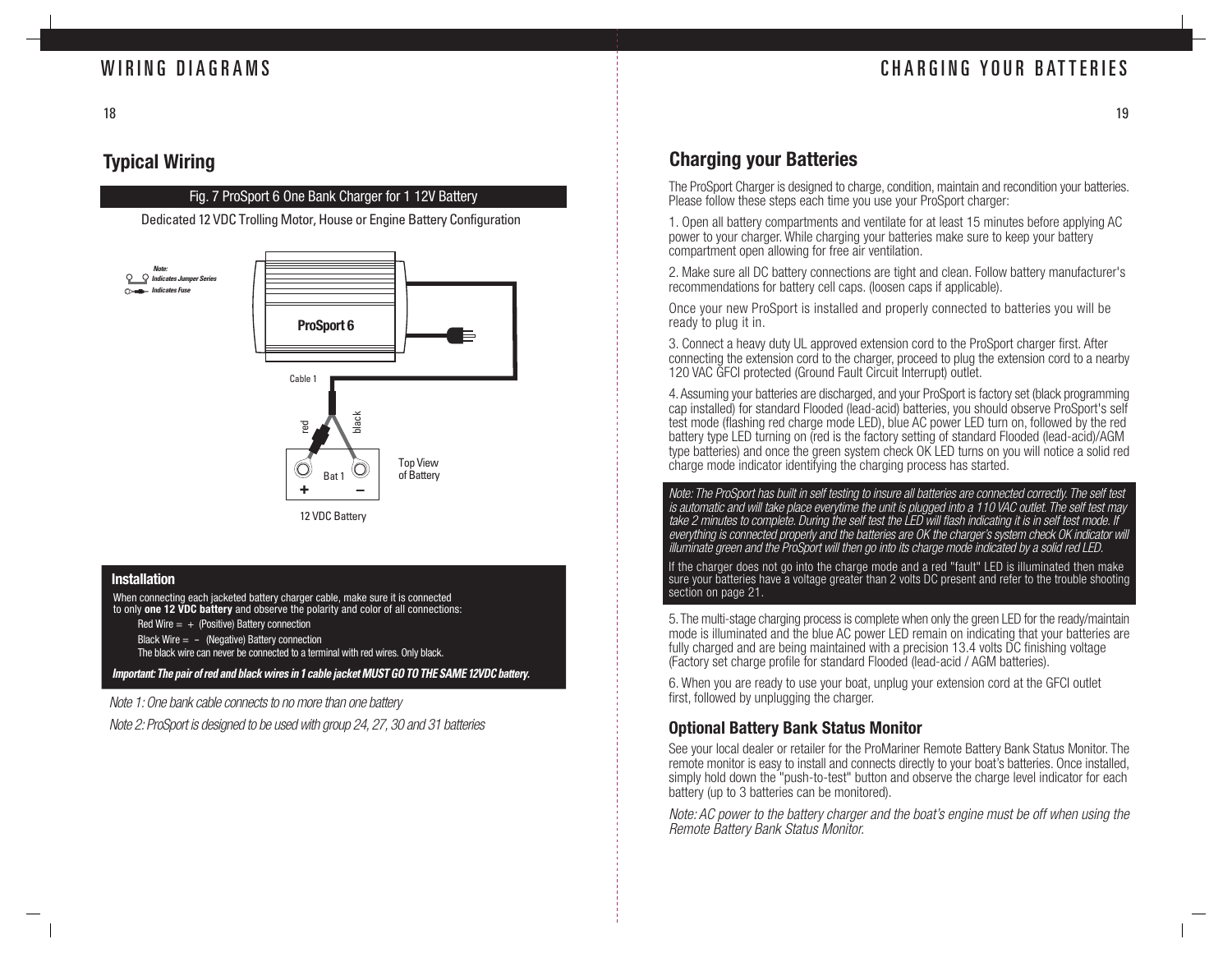## TROUBLESHOOTING

## TROUBLESHOOTING

## **Maintenance**

| Item:           | <b>Battery Connections</b>                                                                                                                                                                                            |
|-----------------|-----------------------------------------------------------------------------------------------------------------------------------------------------------------------------------------------------------------------|
| <b>Process:</b> | Clean and tighten all battery connections. Follow battery manufacturer's<br>instructions for cleaning a battery. Clean all battery terminals with a wire brush<br>where required and tighten all battery connections. |
| When:           | Monthly                                                                                                                                                                                                               |

| Item:           | <b>Battery Electrolyte</b>                                                                                          |
|-----------------|---------------------------------------------------------------------------------------------------------------------|
| <b>Process:</b> | Per battery manufacturer's instructions, monitor, and maintain proper<br>levels of distilled water in each battery. |
| When:           | Monthly                                                                                                             |

| ltem:           | <b>ProSport DC Output Wiring</b>                                                                                |
|-----------------|-----------------------------------------------------------------------------------------------------------------|
| <b>Process:</b> | Visually inspect all wiring for cuts and abrasions. Contact ProMariner if<br>your charger needs to be serviced. |
| When:           | Monthly                                                                                                         |

| Item:           | AC Power Cord and Mounting Hardware Inspection                                                                                              |
|-----------------|---------------------------------------------------------------------------------------------------------------------------------------------|
| <b>Process:</b> | Visually inspect the AC power cord. Confirm ground blade is present and<br>all plug blades are in good condition and not bent out of place. |
|                 | Check all mounting hardware to ensure there is no loose hardware.<br>Tighten where required.                                                |
| When:           | Monthly                                                                                                                                     |

## **Troubleshooting**

### **No Blue AC Power LED or Charge Mode Indicator or Battery Type LED**

Check for loss of AC power at the 120 VAC outlet. Confirm GFCI (Ground Fault Circuit Interrupter) has not tripped. Check with a meter or 120 VAC test light that AC power is present at the end or your extension cord. Reset AC power if it was not present. Confirm all charger cables are installed with the correct polarity connections at each battery and that all connections are clean and tight. Wait 2 minutes while unit performs self test. If AC power is present and all connections are correct and LEDs do not illuminate, contact ProMariner at 1-800-824- 0524 from 8:30 am to 5pm Eastern Time. If your ProSport is within the warranty period of 2 years from the date of purchase, you can go to www.promariner.com where you will find our customer care return form and instructions.

### **Green System Check OK Indicator is OFF & a Red Battery Bank Trouble Status LED is ON.**

Identify the battery bank LED that is lit, remove AC power and check the battery bank indicated i.e 1, 2, 3 (model specific). The LED indicates there is a fault present. Listed below are typical faults and what can be done to clear the red battery bank trouble status indicator (reapply AC power after making any corrections):

**Poor battery connections** - Make sure all connections are tight and clean

**Blown DC cable fuse** - Make sure all fuses are good with a digital ohm meter or continuity tester and visually inspect the ProSport's DC battery cables to insure they have not been compromised or shorted in any way.

**Reverse polarity** - Make sure all wiring connections are color coded and connected properly and that each bank cable goes to one 12V battery where  $(+) =$  red  $(-) =$  black.

**Battery too low to charge** - with a digital voltmeter make sure the battery is over 2.0 volts DC (if not have your battery charged out of the boat and have it load tested by your local battery dealer to insure optimum performance on the water.

**High battery voltage input** - Check to make sure one bank lead was not spread across 2 batteries connected in series for 24 volts DC. If so correct by wiring to the diagrams on pages 11- 18.

### **Battery(s) not charging, Blue AC Power LED, RED Charging & Battery Type LEDs are ON**

Confirm all charger cables are installed with the correct polarity connections at each battery, and that all connections are clean and tight. Confirm that there are no bank trouble status LED indicators on. With the charger on, read DC voltage at each battery. If any of the readings are less than 13 volts DC proceed with the following:

- A. Disconnect AC power at the 120 VAC outlet.
- B. Go to pages 11-18 of this manual and confirm your ProSport model charger is connected correctly as illustrated in the installation drawings.
- C. Upon completing B above; plug your charger into AC power and observe the LED center. Charger should be in the charging mode (charge status indicator should be red). If after completing a full charge cycle, 10-12 hours or more for deeply discharged or completely dead batteries, the charge mode indicator should be green as well as the blue AC power LED.

Note: If a Digital Volt Meter (DVM) is available to you, instead of waiting to complete a full charge cycle, you can simply use a DVM and take DC voltage measurements across each 12 volt battery. As long as the voltage continues to increase while the red charging LED is on, this will serve as a confirmation that the charger is properly connected and is properly charging.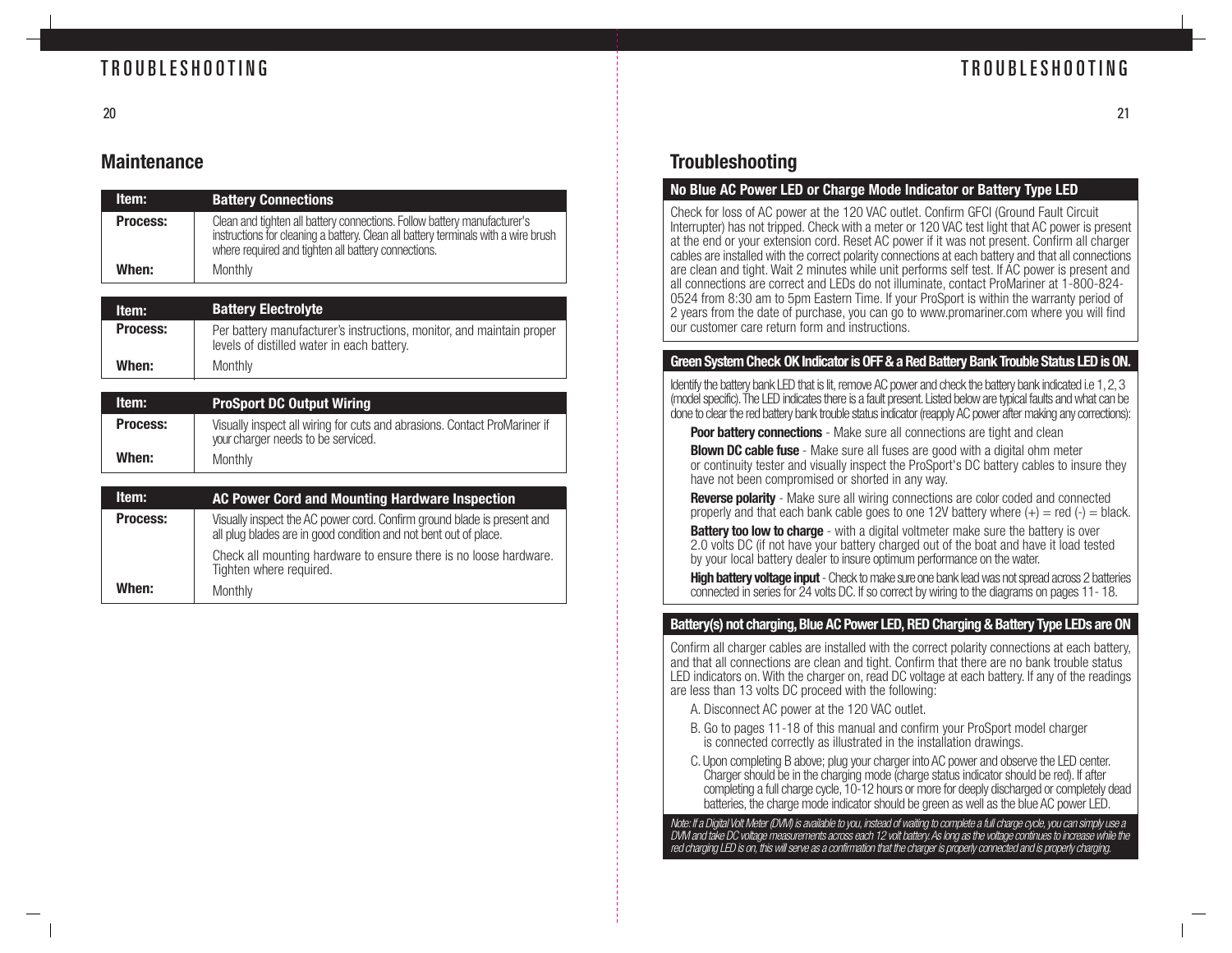## TROUBLESHOOTING

23

## **Specifications**

| model                  | part no. | voltage  | amps | max, no, batteries | cable size | size $1 \times W \times H$ | weight  | AC in      |
|------------------------|----------|----------|------|--------------------|------------|----------------------------|---------|------------|
| ProSport 6             | 43006    | 12       | 6    |                    | 6'         | 7.125" x 7.25" x 2.75"     | $2$ lhs | 90-135     |
| ProSport 8             | 43008    | 12/24    | 8    |                    | 6'/6'      | 8.375"x 7.25" x 2.75"      | $3$ lbs | 90-135     |
| ProSport 12            | 43012    | 12/24    | 12   |                    | 6'/6'      | 9.875"x 7.25" x 2.75"      | 4 lbs   | $90 - 135$ |
| ProSport 15 (OEM only) | 43015    | 12/24/36 | 15   | 3                  | 6'/6'/6'   | 10.825"x 7.25" x 2.75"     | 6 lhs   | 90-135     |
| ProSport 20            | 43020    | 12/24    | 20   |                    | 6'/6'      | 12.125"x 7.25" x 2.75"     | $5$ lbs | $90 - 135$ |
| ProSport 20Plus        | 43021    | 12/24/36 | 20   | 3                  | 6'/6'/6'   | 12.125"x 7.25" x 2.75"     | 6 lbs   | $90-135$   |

## **Accessories**

### **ProSport 1.5 Battery Maintainers**

Fully automatic, with built-in safety. LED status indicator, 1-year warranty

### **ProMariner & Universal Plug Holders**

Secure your AC plug with an easy to mount plug holder. No cutting or stripping of wires required. Safe and easy to use. Choose from two colors, black or white.

### **Remote Battery Bank Status Monitor**

Remote "Push to Test" status indicators for up to 3 batteries with easy to read LED indicators. Universal flush or surface mount capable.

### **Battery Bank Cable Extenders**

No cutting, stripping, or splicing wires! 2 convenient sizes to choose from: 5' or 15'. Gold plated terminals, in line fuses and hardware included. The state of the state of the state of the state of the state of the state of the state of the state of the state of the state of the state of the state of the state of the state of the state of the

### **Hand Held Digital Multi-Meter**

Test and measure AC and DC voltage and amperage, continuity, resistance fuses outlets and more. Large digital LCD display with back light and hold feature. Test leads included.

| Model                                                    | Part No. |
|----------------------------------------------------------|----------|
| Handheld DC System Tester                                | 87710    |
| Remote Battery Bank Status Monitor for up to 3 Batteries | 51060    |
| ProMariner's AC Plug Holder (white)                      | 51200    |
| ProMariner's AC Plug Holder (black)                      | 51201    |
| Universal AC Plug Holder (black)                         | 51202    |
| Universal AC Plug Holder (white)                         | 51203    |
| 15' Battery Bank Cable Extender                          | 51070    |
| 5' Battery Bank Cable Extender                           | 51071    |
| Hand Held Digital Multi-Meter                            | 87730    |

**To place an order contact your local retailer, dealer or ProMariner at: 603-433-4440 / Fax: 603-433-4442 / www.promariner.com**

# 10115 10116









### **Warranty**

We are committed to customer satisfaction and value your business. If at any time during the warranty period you experience a problem with your new ProSport On-Board Marine Battery Charger, simply call us at 1-800-824-0524 for technical support or email info@promariner.com.

WARRANTY CARD CAN BE REGISTERED AT WWW.PROMARINER.COM or the warranty card included in this manual can be completed and sent to ProMariner by mail.

### **PROSPORT LIMITED TWO-YEAR FACTORY WARRANTY**

Each ProSport model is guaranteed against defects in material and workmanship to the original consumer in normal use for 2 years from the date of purchase. Professional Mariner, LLC will at it's discretion repair or replace free of charge any defects in material or workmanship.

The following conditions apply:

- Warranty and repair adjustment calculated from manufacture date if not registered or proof of purchase within two weeks of sale.
- Warranty void if unauthorized repairs attempted.
- Deep water damage not covered under warranty
- Customer is responsible for shipping to ProMariner.
- Cosmetic repairs are done at the owner's request and expense.

Purchase or other acceptance of the product shall be on the condition and agreement that Professional Mariner, LLC SHALL NOT BE LIABLE FOR INCIDENTAL OR CONSEQUENTIAL DAMAGES OF ANY KIND. (Some states do not allow the exclusion or limitation of incidental or consequential damages, so the above limitations may not apply to you.) This warranty is made in lieu of all other obligations or liabilities on the part of Professional Mariner. Professional Mariner neither assumes nor authorizes any person for any obligation or liability in connection with the sale of this product.

To make a claim under warranty, go to www.promariner.com and click on the support tab and follow the instructions making sure to identify the product and the problem. If you can not use our online warranty claim registration, please feel free to call ProMariner at the toll free number listed below. Professional Mariner will make its best effort to repair or replace the product, if found defective within the terms of the warranty, within 30 days after return of the product to the company. Professional Mariner will ship the repaired or replaced product back to the purchaser. This warranty gives you specific legal rights, and you may also have other rights, which vary from state to state. This warranty is in lieu of all others expressed or implied.

> Factory Service Center & Technical Support Professional Mariner, LLC 200 International Drive, STE 195 Portsmouth, NH 03801. Tel: 1-800-824-0524

> Professional Mariner, LLC Tel: (603) 433-4440 / Fax: (603) 433-4442